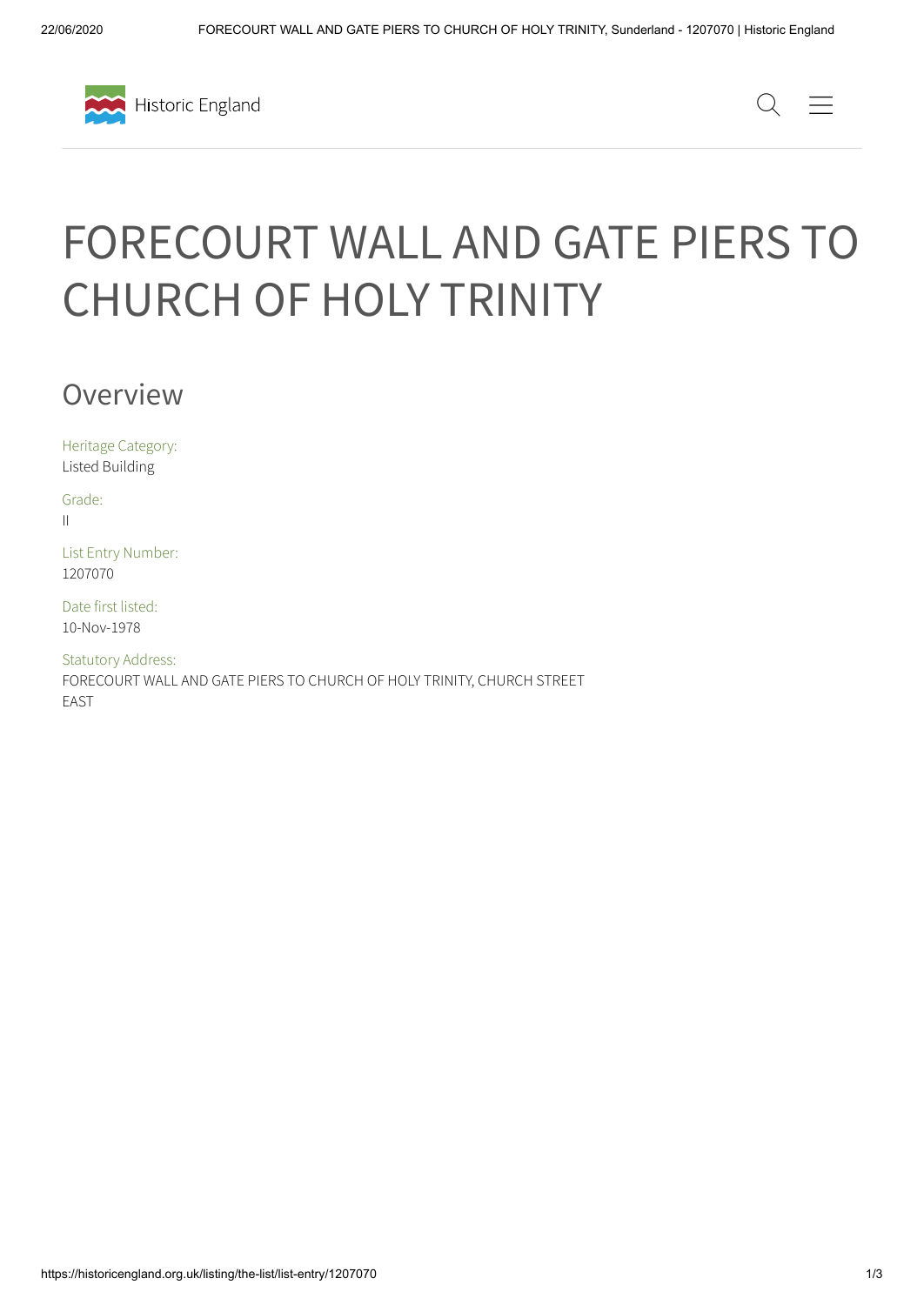### Map



© Crown Copyright and database right 2020. All rights reserved. Ordnance Survey Licence number 100024900.

© British Crown and SeaZone Solutions Limited 2020. All rights reserved. Licence number 102006.006. Use of this data is subject to **Terms and Conditions** [\(https://historicengland.org.uk/terms/website-terms-conditions/\)](https://historicengland.org.uk/terms/website-terms-conditions/)

The above map is for quick reference purposes only and may not be to scale. For a copy of the full scale map, please see the attached PDF - 1207070.pdf

[\(http://mapservices.HistoricEngland.org.uk/printwebservicehle/StatutoryPrint.svc/191727/HLE\\_A4L\\_Grade|HLE\\_A3L\\_Grade.pd](http://mapservices.historicengland.org.uk/printwebservicehle/StatutoryPrint.svc/191727/HLE_A4L_Grade%7CHLE_A3L_Grade.pdf)

The PDF will be generated from our live systems and may take a few minutes to download depending on how busy our servers are. We apologise for this delay.

This copy shows the entry on 22-Jun-2020 at 14:17:11.

### Location

.

#### Statutory Address:

FORECOURT WALL AND GATE PIERS TO CHURCH OF HOLY TRINITY, CHURCH STREET EAST

The building or site itself may lie within the boundary of more than one authority. District:

Sunderland (Metropolitan Authority)

National Grid Reference: